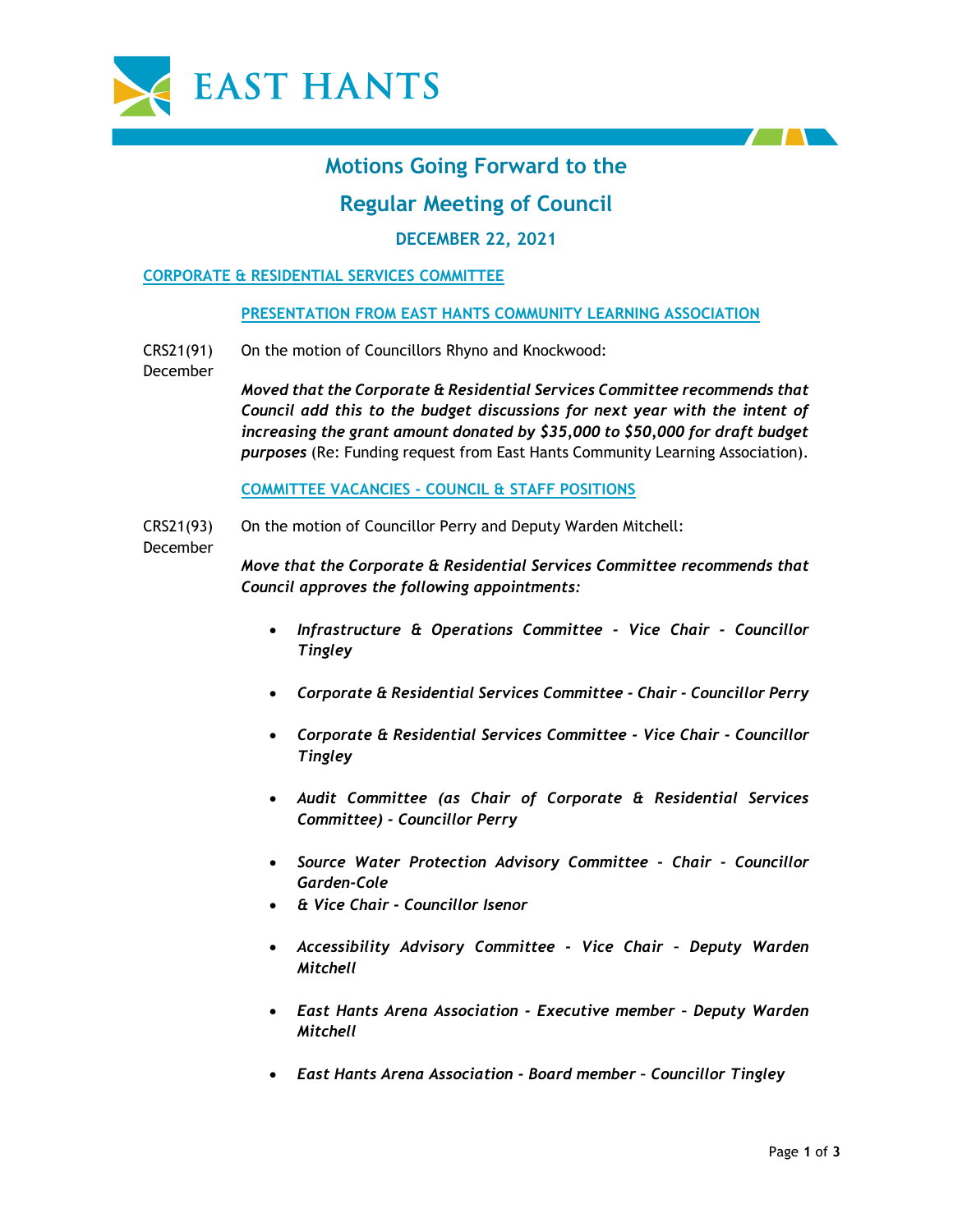• *East Hants Arena Association - EH Rep (non-voting) - Alana Tapper, Director of Parks, Recreation & Culture*

#### **BUILDING INSPECTION - STAFFING**

CRS21(95) December On the motion of Councillors Hebb and Moussa:

*Moved that Corporate & Residential Services Committee recommends that Council approve \$90,000 for the creation of a Senior Building Official position in the 2022/2023 Budget; and place up to \$45,000 of surplus revenue from Building Inspection into reserve to partially fund the new position over 3 years; and begin recruitment for a third building inspector in January 2022.*

# **PLANNING ADVISORY COMMITTEE**

#### **WM FARES ARCHITECTS - MIXED USE DEVELOPMENT IN ENFIELD - FINAL REPORT**

- PAC21(73) On the motion of Councillors Garden-Cole and Perry:
- December

*Moved* (later amended) *that Planning Advisory Committee Council postpone the Public Hearing until January, possibly done in succession on multiple nights to accommodate the public under the Public Health restrictions and to allow the Public Hearing to be held via Zoom, if necessary.*

**RIVER COUNTRY ESTATES SUBDIVISIONS LTD. - DEVELOPMENT AGREEMENT FOR SELF STORAGE - FINAL REPORT**

- PAC21(76) On the motion of Councillors Hebb and Knockwood:
- December

*Moved that Planning Advisory Committee recommends that Council give final consideration and approve entering into a Development Agreement for a selfstorage facility at the corner of Highway 214 and Highway 14 in Nine Mile River; within one year of Council's approval.*

**LANTZ SECONDARY PLANNING STRATEGY**

PAC21(77) On the motion of Warden Roulston and Councillor Hebb:

December

*Moved that Planning Advisory Committee recommends that Council direct staff to include \$130,000 in the 2022/23 draft budget for the completion of a secondary planning strategy as described in the scoping report* (Lantz GRA – Secondary Strategy Scoping Study dated December 6, 2021).